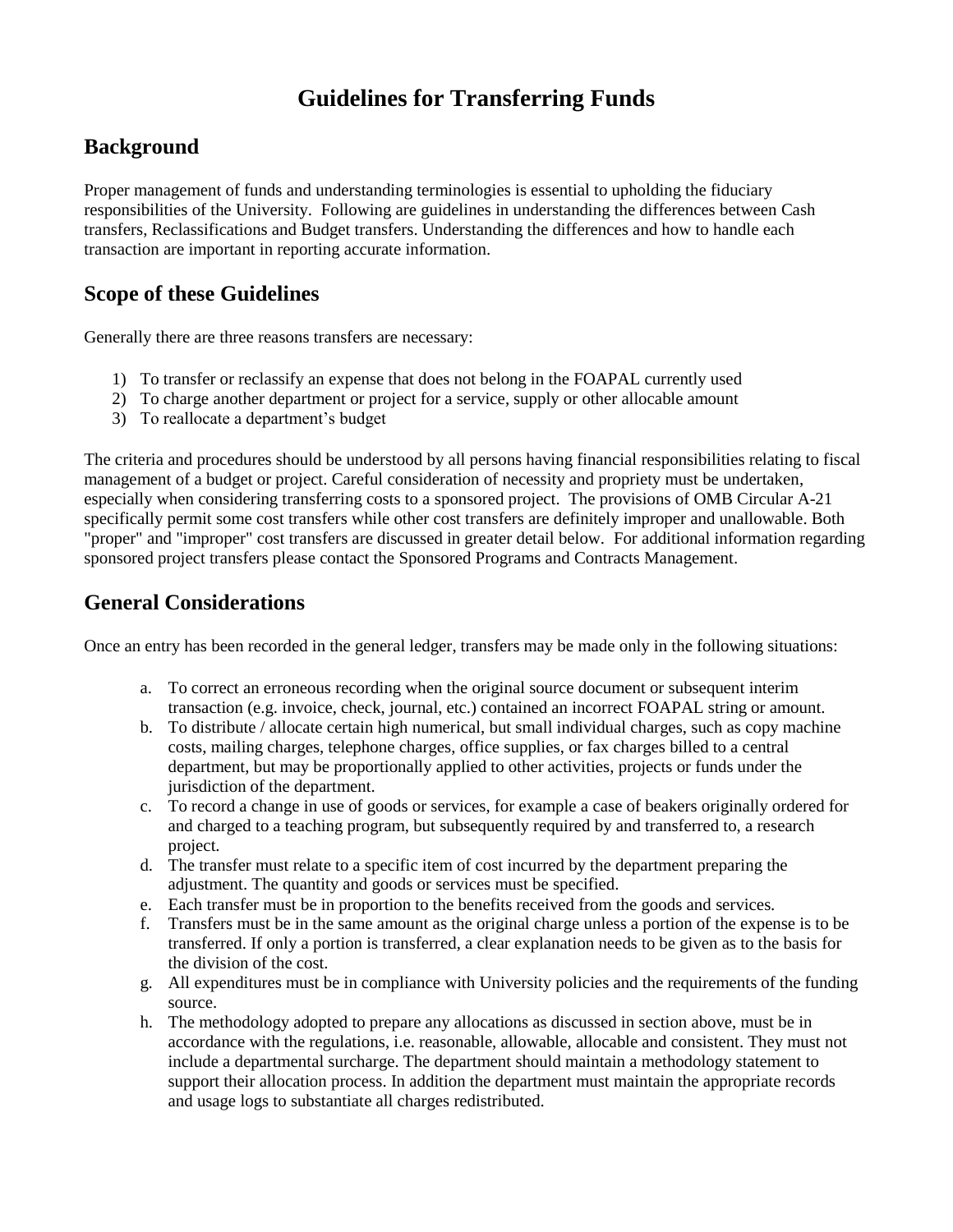- i. Generally the same account number should be used when requesting a cash transfer. The only part of the FOAPAL that may be different is the fund, organization and program numbers.
- j. All adjustments should be made within 60 days from the original charge posted to the ledger. Accurate and timely reporting of expenditures impacts the production of financial reports and invoices in meeting campus and funding agency requirements. If because of unavoidable circumstances the adjustment is made after 60 days, a written explanation of the late adjustment must be documented.

### **Cash Transfers**

Cash transfers, or cost transfers, take place when there is a charge by one department or project to another department or project. Examples included would be:

- a. Standardized patients paid for by COMP but charged to various colleges
- b. Telephones paid for by Tele-communications charged to a department
- c. Services directly provided by one department benefiting another department
- d. Poster printing
- e. Splitting the cost of an item.

Generally, A-21 recognizes the need to make a cost transfer involving a sponsored project in the following instances:

- When the transfer represents an adjustment for an erroneous charge.
- When the transfer represents a reclassification of expense from another department.
- When the transfer is for the purpose of assigning a portion of the cost to a sponsored project (split purchase).

#### **Improper Cash Transfers**

OMB Circular A-21 (Cost Principles for Educational Institutions), Section C.4.b states: "Any costs allocable to a particular sponsored agreement under the standards provided in this Circular may not be shifted to other sponsored agreements in order to meet deficiencies caused by overruns or other fund considerations, to avoid restrictions imposed by law or by terms of the sponsored agreement, or for other reasons of convenience."

This regulation (A-21) specifically describes transactions that would be improper cost transfers for federal and state sponsored agreements. While it is not appropriate to transfer improper costs as specifically described in the regulation between sponsored projects, it may be possible to request a cash transfer from a sponsored project to another budget entity. Further discussion of this topic appears herein under the heading of "proper" cash transfers.

The following examples illustrate improper or unallowable cash transfers between federal and state sponsored projects:

- When the transfer is for the purpose of utilizing unexpended funds.
- When the transfer is for the purpose of avoiding or alleviating an over expenditure.
- When the transfer is for the purpose of reimbursing a temporary "loan" of funds from another sponsored project.
- When the transfer is for the purpose of moving a cost that is unallowable on one project to another.
- When the transfer is for the purpose of circumventing award restrictions.

Federal agencies and other sponsors may regard the following activities as "Red Flags" for inadequate fiscal or project monitoring:

- Transfers to or between sponsored projects
- Transfers older than 90 days after the original transaction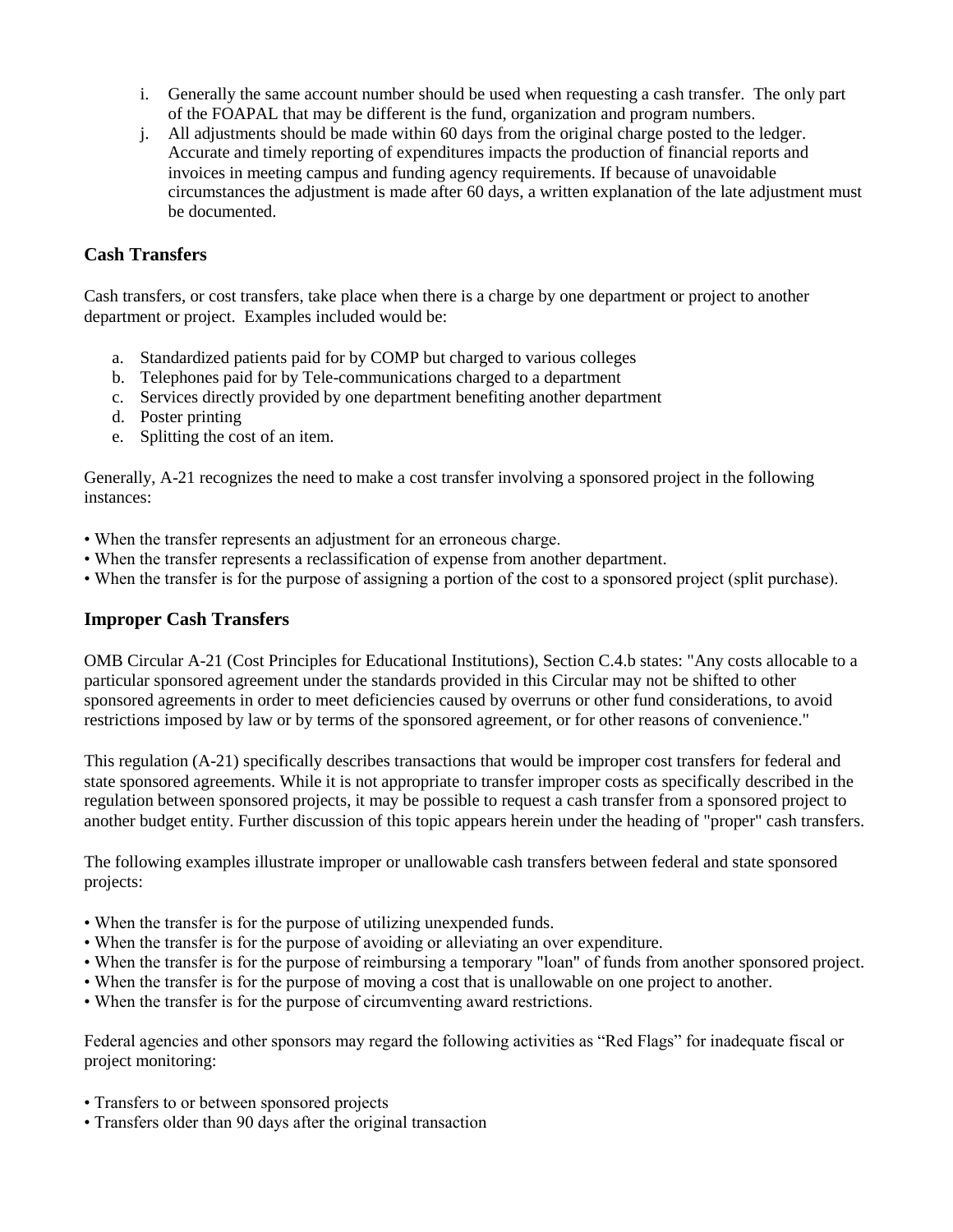- Transfers in the last month of the award or after the award has expired
- Large numbers of cost transfers (relating to a particular department or grant)
- Grants or contracts with a zero balance at the end of the award
- Round numbers (may be an indicator of a plugged number)
- Paying summer salary late (i.e., in December)
- Labor distribution adjustments to previously certified effort
- Transfers without a full explanation and/or "similar" explanations
- Transfers among "closely related" projects
- Inadequately documented or explained transfers, especially those which involve sponsored projects with overruns or unexpended balances.

Inappropriate transfers may result in expenditures being disallowed and/or subsequent reduction in funding by the sponsoring agency. Also abuse of cash transfers may result in more severe sanctions, fines, penalties and audit criticisms applied against the University. For additional information, please contact the Sponsored Programs and Contracts Management.

### **Payroll Cash Transfers (Retroactive Distribution of Funding)**

A salary cash transfer means the movement of payroll expenses (salaries and benefits) from one funding source to another. The distribution of salary charges for University personnel should be a reasonable reflection of the employee's effort. Salary distributions are based on personnel appointments. Careful consideration must be given to personnel allocations to ensure that sponsored projects that benefit from the effort are charged properly at the outset and that adjustments are not required. Therefore, appointments should be reviewed on a regular basis. PI's and department representatives are responsible for being familiar with the University's Policy and Procedures and how these requirements may affect personnel appointments.

If appointment changes are anticipated, please submit in accordance with HR's and Sponsored Programs and Contracts Management deadlines and procedures. In the cases where changes in funding were not anticipated and result in the need to submit a retroactive distribution, the information must be processed **within 60 calendar days from the end of the month in which the error occurred** or **within 30 calendar days of the expiration date** for expired projects.

#### **Non-Payroll Cash Transfers**

Non-payroll cash transfers must be process promptly after the error is detected but **in no event later than 90 calendar days from the end of the month in which the error occurred** or **within 30 calendar days of the expiration date** for expired projects.

Examination of the departmental ledger in a timely fashion (at a minimum monthly) by the PI, budget manager or designee will permit early detection of erroneous charges. Cash transfers which represent correction of erroneous charges usually are the result of clerical or bookkeeping errors. An email of all relevant documentation must be attached to support the explanation (e.g., requisitions, purchase orders, explanatory memoranda, etc.) an expense that needs to be reclassified from one FOAPAL to another a Fund Transfer Request Form shall be submitted in order to correct an erroneous charge or an email request that identifies the transaction.

#### **Split-Funded Expense**

A particular expense may have direct benefit to more than one activity, e.g., the expense may benefit more than one sponsored project or it may benefit a sponsored project and another institutional activity. If a cost is shared, one department should make the purchase and the other benefiting departments should submit a journal entry to distribute the expense for a single line item purchase to transfer a portion of the cost to the benefiting activities.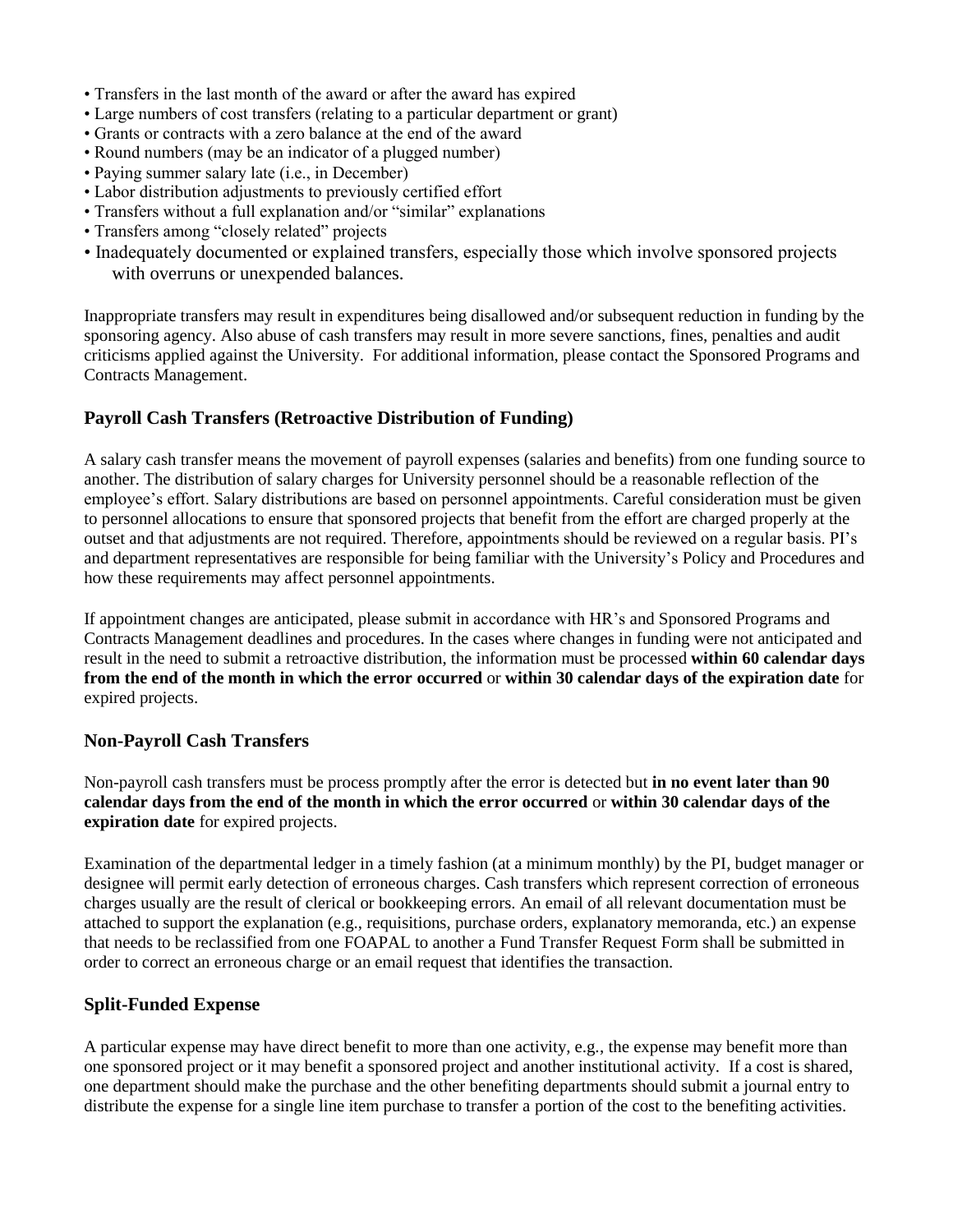A note should be included on the requisition or with an explanatory memoranda stating the intent to transfer a portion of the cost to other budgets and identifying all funding sources.

Copies of all relevant documentation must be attached to support the explanation, e.g., requisitions, purchase orders, explanatory memoranda, etc. Cash transfer requests should be received by shortly after the initial payment, but **in no event later than 90 calendar days from the end of the month in which the error occurred** or **within 30 calendar days of the expiration date** for expired projects.

### **Cash Transfers Received after Receipt Deadlines**

Cash transfer requests received after the deadlines specified above **will be processed only in extenuating circumstances**. Extenuating circumstances **DO NOT** include absences of PI or responsible administrator, nor shortage or lack of experience of staff. It is the responsibility of the department and the PI to ensure the availability of qualified staff to administer and exercise stewardship over federally-funded projects in accordance with federal policies and regulations, including those relating to regular monitoring of expenditures and timely correction of errors and reallocation of expenses.

The reasons for requesting and submitting a cash transfer after the deadlines specified above must be documented in detail and will require the signature of the principal investigator and the Dean. For sponsored projects, final approval shall be made by Sponsored Programs and Contracts Management. Sponsored Programs and Contracts Management will not approve the transfer unless it is compliant with all applicable rules and regulations.

**NOTE**: **Any improper cost charged to a sponsored project must be removed from the sponsored project regardless of when the error is detected.** In cases when the error is detected after the limits of this cash transfer policy and there are not extenuating circumstances, the costs can **only** be moved to a non-sponsored account. If Sponsored Programs and Contracts Management becomes aware of an inappropriate charge on a sponsored project, the department will be notified to initiate a transfer to a non-sponsored account. If this transfer is not initiated within five (5) working days from date of Sponsored Programs and Contracts Management notification to the department, Sponsored Programs and Contracts Management will transfer the charge to an appropriate departmental account.

#### **Issues Related to Cash Transfers**

The situations detailed below are often encountered in the administration of sponsored projects. The proper treatment of these situations will generally preclude the need for cash transfers. Sponsored Programs and Contracts Management can provide guidance and assistance when these issues arise.

**Advance or Pre-award Costs:** For the effective and economical conduct of a sponsored project it is sometimes necessary for costs to be incurred prior to receipt of the award document and actual funding. In such cases, departments should make arrangements with their colleges Dean in conjunction with Sponsored Programs and Contracts Management.

**Continuation Costs:** If a continuation award is anticipated after the end date of the project, costs may continue to be charged to the current FOAPAL if approved in advance by Sponsored Programs and Contracts Management.

**Close-out of Sponsored Project Cost Centers:** Principal investigators and departmental administrators overseeing sponsored projects should be particularly careful to manage and monitor their expenses to avoid incurring costs that are not allowable, allocable and reasonable. Principal investigators and departmental administrators should review the award agreement and/or contact Sponsored Programs and Contracts Management if they are uncertain about the allowance of a certain expense prior to charging the sponsored project. If unallowable costs have been incurred, they must be removed from the project and charged to an appropriate account following the procedures previously outlined. Generally, costs incurred beyond the project